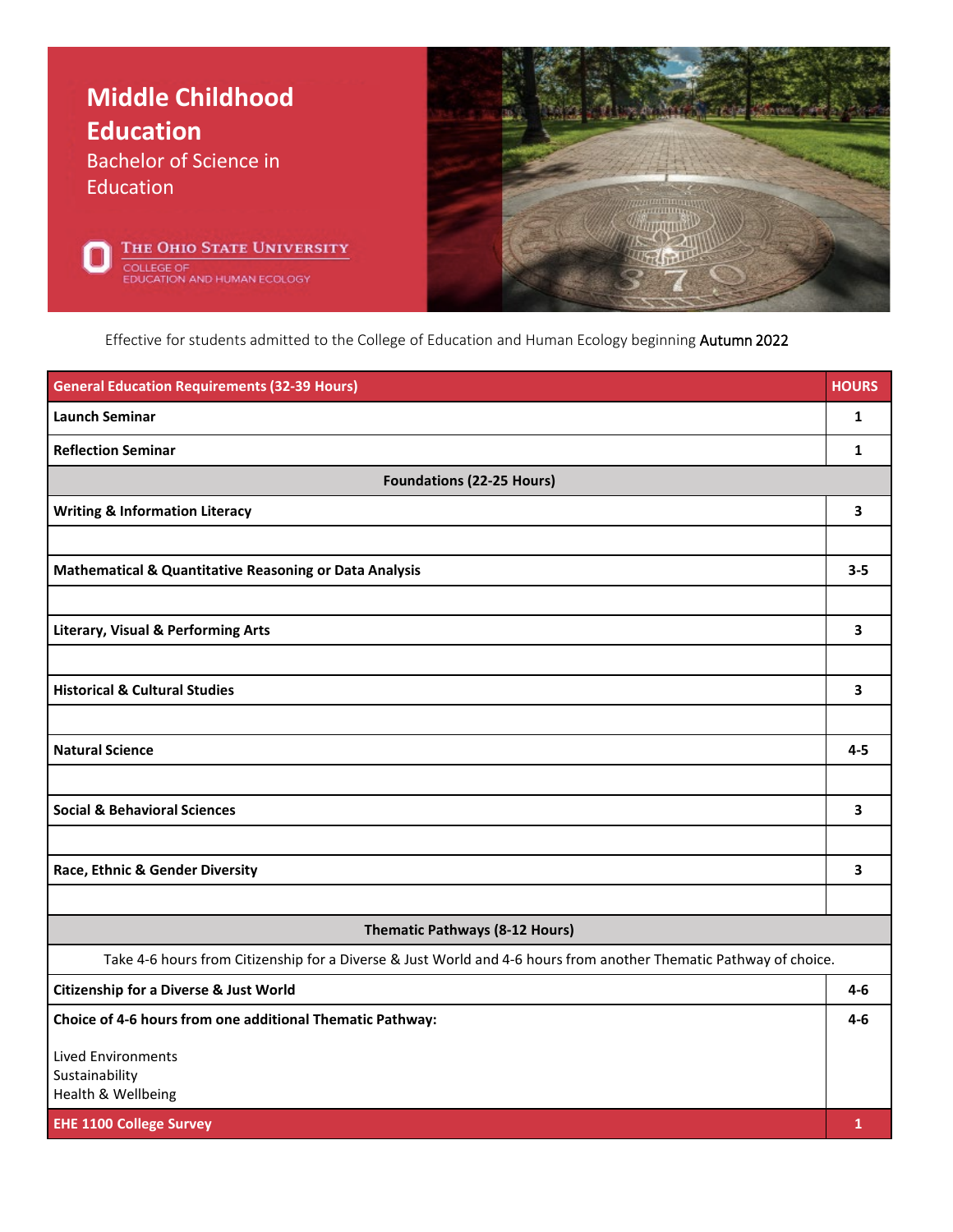| <b>Pre-Major Requirements (16 Hours)</b>                                                                                                                                                                                                                                                                                                                                                               | <b>HOURS</b>   |
|--------------------------------------------------------------------------------------------------------------------------------------------------------------------------------------------------------------------------------------------------------------------------------------------------------------------------------------------------------------------------------------------------------|----------------|
| EDUCST 2189S First Education Experience Program (FEEP)                                                                                                                                                                                                                                                                                                                                                 | 3              |
| <b>ESEPSY 2309 Psychological Perspectives on Education</b>                                                                                                                                                                                                                                                                                                                                             | 3              |
| ESPHE 3206 School & Society (can overlap with GE Race, Ethnic, & Gender Diversity), or<br>ESPHE 4280 History of Modern Education                                                                                                                                                                                                                                                                       | 3              |
| EDUTL 2189 Field Experience                                                                                                                                                                                                                                                                                                                                                                            | 1              |
| EDUTL 5468 Foundations of Reading & Literacy                                                                                                                                                                                                                                                                                                                                                           | 3              |
| HDFS 2410 Child Development (can overlap with GE Social & Behavioral Sciences), or<br>EDUTL 3160 Application of Development in Learning Contexts (can overlap with GE Social & Behavioral Sciences), or<br>ESEPSY 5401 Adolescent Learning & Development in School Contexts                                                                                                                            | 3              |
| <b>Major Requirements (44 Hours)</b>                                                                                                                                                                                                                                                                                                                                                                   | <b>HOURS</b>   |
| B- minimum grade required in all Major Requirements                                                                                                                                                                                                                                                                                                                                                    |                |
| EDUTL 5005 Equity & Diversity in Education (can overlap with GE Citizenship for a Diverse & Just World)                                                                                                                                                                                                                                                                                                | 3              |
| EDUTL 5220 Foundations of Middle Childhood Teaching & Learning                                                                                                                                                                                                                                                                                                                                         | 3              |
| EDUTL 5225 Diverse Literature & Comprehension - Elementary-Middle Education                                                                                                                                                                                                                                                                                                                            | 3              |
| EDUTL 5226 Composing Print + Multimodal Texts                                                                                                                                                                                                                                                                                                                                                          | 3              |
| EDUTL 5469 Language & Word Study for All Learners                                                                                                                                                                                                                                                                                                                                                      | 3              |
| EDUTL 5501 Inclusion, or<br>ESSPED 2251 Introduction to the Special Education Profession                                                                                                                                                                                                                                                                                                               | 3              |
| <b>ESQREM 3005 Learner Centered Assessment</b>                                                                                                                                                                                                                                                                                                                                                         | 3              |
| Methods Courses: Take the two Methods courses associated with content area choices<br>EDUTL 5230 Language Arts Methods for Preservice Middle Childhood Teachers<br><b>EDUTL 5270 Mathematics Methods for Preservice Middle Childhood Teachers</b><br>EDUTL 5275 Science Methods for Preservice Middle Childhood Teachers<br>EDUTL 5280 Social Studies Methods for Preservice Middle Childhood Teachers | $3+3$          |
| EDUTL 3189.02 Field Experience: Middle Childhood Education                                                                                                                                                                                                                                                                                                                                             | 1              |
| EDUTL 4189.02 Advanced Field Experience: Middle Childhood Education                                                                                                                                                                                                                                                                                                                                    | $\overline{2}$ |
| EDUTL 5195.02 Reflective Seminar: Middle Childhood Education                                                                                                                                                                                                                                                                                                                                           | $1+1+2$        |
| EDUTL 5191.02 Supervised Student Teaching Internship: Middle Childhood Education                                                                                                                                                                                                                                                                                                                       | 10             |

## **Content Requirements**

Each student must choose two concentrations/content areas from below. All content courses should be completed prior to Major Requirements. 2.75 GPA required in each concentration/content area.

- Integrated Language Arts
- Science
- Mathematics
- Social Studies

Content coursework listed on Pages 3-4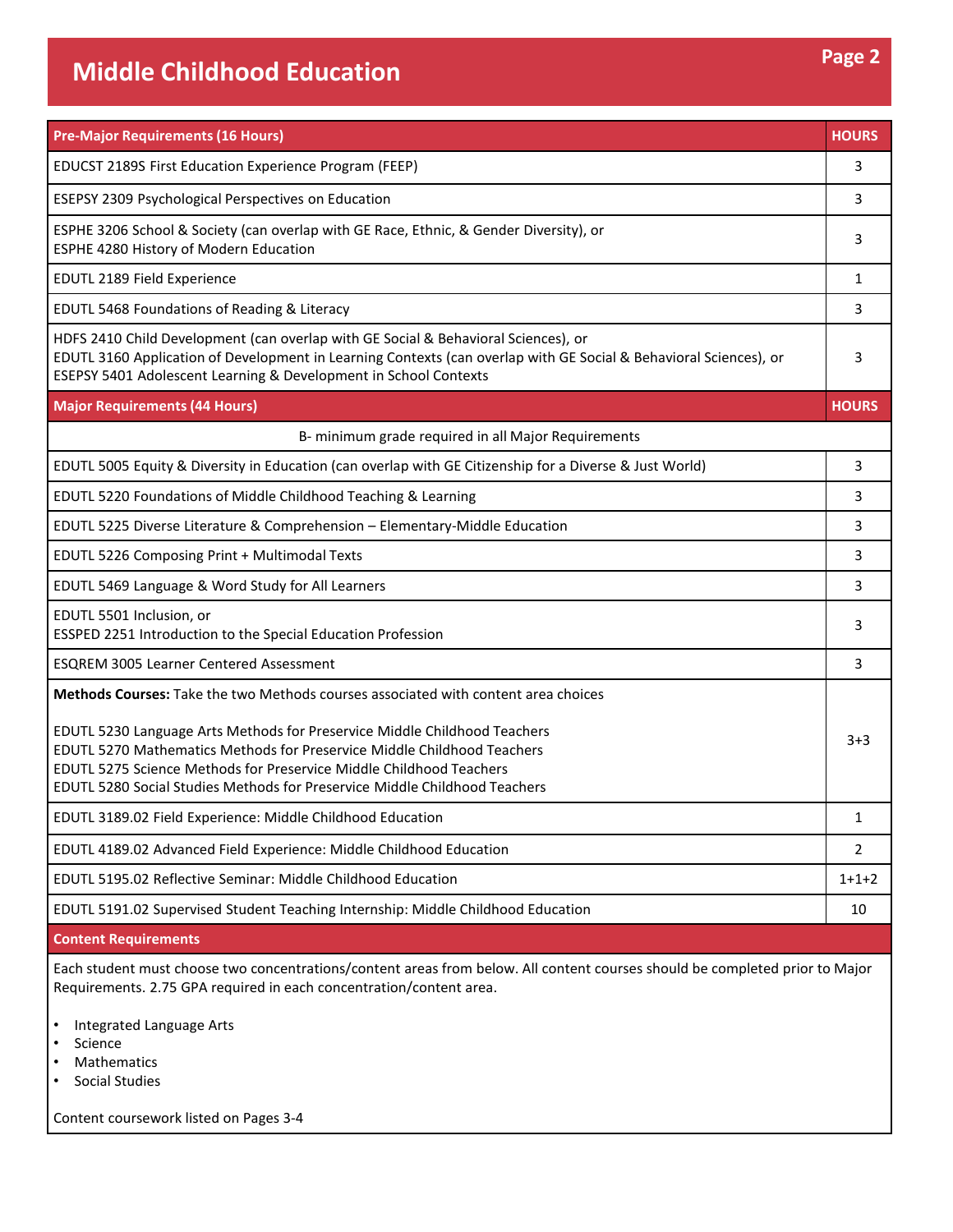| <b>Content Requirements (continued from Page 2)</b>                                                                                                                                                                                                                                                                                                     |                                                   | <b>HOURS</b> |
|---------------------------------------------------------------------------------------------------------------------------------------------------------------------------------------------------------------------------------------------------------------------------------------------------------------------------------------------------------|---------------------------------------------------|--------------|
| <b>Integrated Language Arts</b>                                                                                                                                                                                                                                                                                                                         |                                                   | 21           |
| <b>EDUTL 3356 Literature for Adolescents</b>                                                                                                                                                                                                                                                                                                            |                                                   | 3            |
| ENGLISH 3271 Structure of the English Language                                                                                                                                                                                                                                                                                                          |                                                   | 3            |
| American Literature: Choose one course:<br>ENGLISH 2290 Colonial & U.S. Lit to 1865<br>ENGLISH 2291 U.S. Lit: 1865 to Present<br>ENGLISH 4550 Spec Topics in Colonial & Early National Lit of the U.S.<br>ENGLISH 4551 Spec Topics in 19th Century U.S. Lit<br>ENGLISH 4553 20th Century U.S. Fiction                                                   |                                                   | 3            |
| World Literature: Choose one course:<br>AFAMAST 2251 Intro to African Lit<br>CLAS 2220 Classical Mythology<br>COMPSTD 2101 Lit & Society<br>COMPSTD 2301 Introduction to World Lit<br>FRENCH 1801 Masterpieces of the French-Speaking World<br>RUSSIAN 2250.01 Masterpieces of Russian Lit                                                              |                                                   | 3            |
| Oral Communication: Choose one course:<br>AGRCOMM 3130 Oral Expression in Agriculture<br>COMM 2110 Principles of Effective Public Speaking<br>COMM 2367 Persuasive Communication<br>EDUTL 5101 Teaching & Learning with Drama: Introduction                                                                                                             |                                                   |              |
| Written Communication: Choose one course:<br>Any course numbered 2367<br>ENGLISH 3398 Methods for the Study of Lit<br>ENGLISH 3467S Issues & Methods in Tutoring Writing                                                                                                                                                                                |                                                   |              |
| Media Studies: Choose one course:<br>COMM 1100 Communication in Society<br>COMM 2540 Introduction to Communication Technology<br>COMPSTD 3607 Film & Lit as Narrative Art<br><b>ENGLISH 2263 Introduction to Film</b><br><b>ENGLISH 2269 Digital Media Composing</b><br>ENGLISH 3378 Special Topics in Film & Lit<br>WGSST 2317 Hollywood, Women & Film |                                                   |              |
| <b>Mathematics</b>                                                                                                                                                                                                                                                                                                                                      |                                                   | $16 - 23$    |
| Math Placement L, or MATH 1148 College Algebra (4) and MATH 1149 Trigonometry (3), or MATH 1150 Precalculus (5)                                                                                                                                                                                                                                         |                                                   | $0 - 7$      |
| STAT 1350.xx Elementary Statistics, or<br>STAT 1450.xx Introduction to the Practice of Statistics or equivalent                                                                                                                                                                                                                                         |                                                   | 3            |
| Choose one Math sequence below:                                                                                                                                                                                                                                                                                                                         |                                                   | 13           |
| MATH 1165 Math for Middle School Teachers I (5)                                                                                                                                                                                                                                                                                                         | MATH 1135 Number & Operations for Teachers (5)    |              |
| MATH 1166 Math for Middle School Teachers II (5)                                                                                                                                                                                                                                                                                                        | MATH 1136 Measurement & Geometry for Teachers (5) |              |
| MATH 2138 Calculus & its History for Teachers (3)                                                                                                                                                                                                                                                                                                       | MATH 2138 Calculus & its History for Teachers (3) |              |